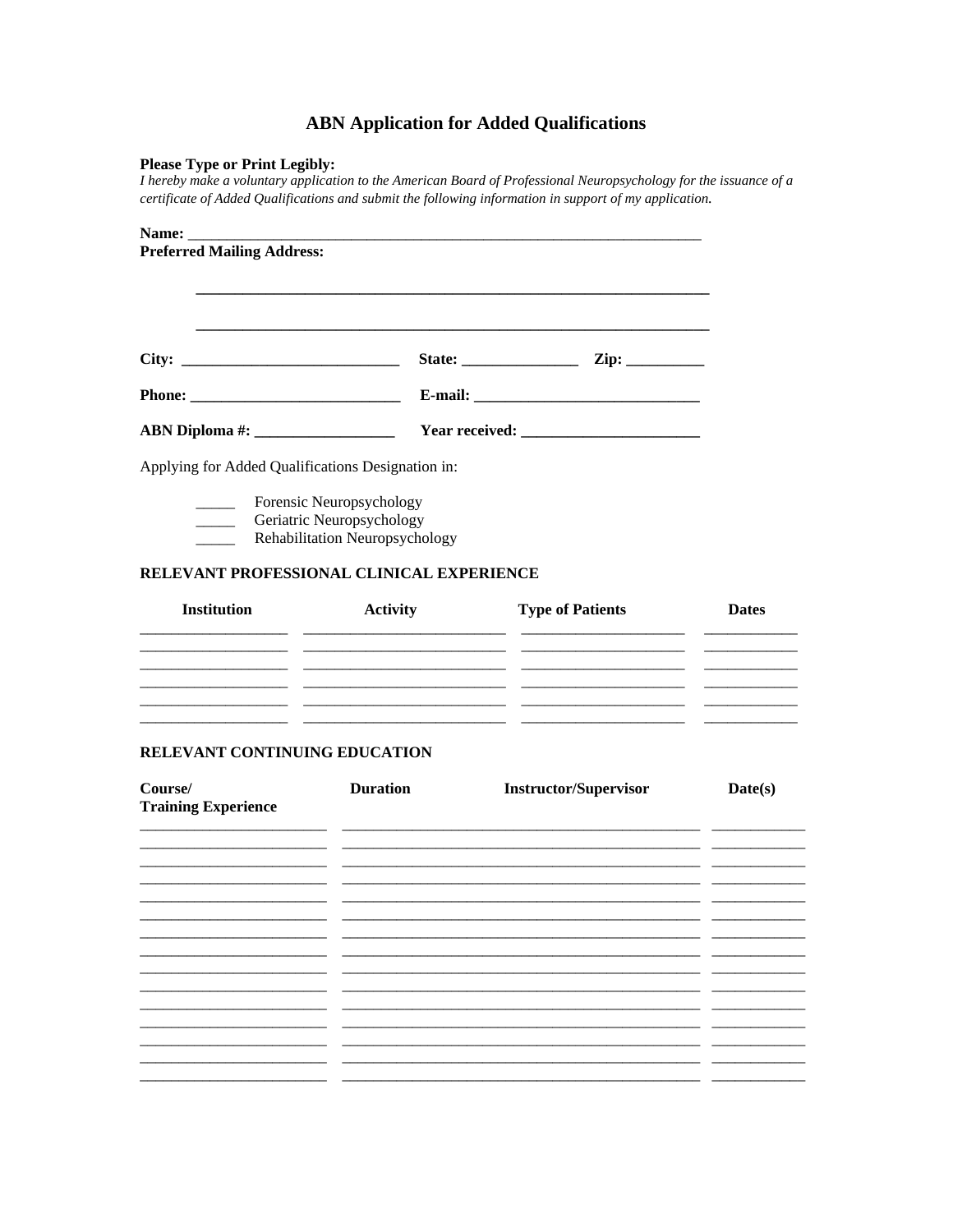### **RELEVANT CLINICAL/FORENSIC EXPERIENCES:**

On a separate sheet, please describe your experience in this area (not more than 300 words).

#### **ENDORSEMENTS**

Please furnish the names, complete mailing addresses and phone numbers of three (3) colleagues who are familiar with your work in the areas for added qualifications for which you are applying. At least two of these individuals should be neuropsychologists. These individuals will be contacted by the Board requesting endorsement of your qualifications.

| (1) |                                                                                                                      |  | $(2) \quad \begin{tabular}{c} \hline \rule[1ex]{1ex}{1ex} \rule[1ex]{1ex}{1ex} \rule[1ex]{1ex}{1ex} \rule[1ex]{1ex}{1ex} \rule[1ex]{1ex}{1ex} \rule[1ex]{1ex}{1ex} \rule[1ex]{1ex}{1ex} \rule[1ex]{1ex}{1ex} \rule[1ex]{1ex}{1ex} \rule[1ex]{1ex}{1ex} \rule[1ex]{1ex}{1ex} \rule[1ex]{1ex}{1ex} \rule[1ex]{1ex}{1ex} \rule[1ex]{1ex}{1ex} \rule[1ex]{1ex}{1ex} \rule[1ex]{1ex}{1ex} \rule[1ex]{1ex}{1ex}$ |  |
|-----|----------------------------------------------------------------------------------------------------------------------|--|------------------------------------------------------------------------------------------------------------------------------------------------------------------------------------------------------------------------------------------------------------------------------------------------------------------------------------------------------------------------------------------------------------|--|
|     |                                                                                                                      |  |                                                                                                                                                                                                                                                                                                                                                                                                            |  |
|     |                                                                                                                      |  |                                                                                                                                                                                                                                                                                                                                                                                                            |  |
|     |                                                                                                                      |  |                                                                                                                                                                                                                                                                                                                                                                                                            |  |
|     |                                                                                                                      |  |                                                                                                                                                                                                                                                                                                                                                                                                            |  |
|     |                                                                                                                      |  |                                                                                                                                                                                                                                                                                                                                                                                                            |  |
|     |                                                                                                                      |  |                                                                                                                                                                                                                                                                                                                                                                                                            |  |
|     |                                                                                                                      |  |                                                                                                                                                                                                                                                                                                                                                                                                            |  |
|     |                                                                                                                      |  |                                                                                                                                                                                                                                                                                                                                                                                                            |  |
|     |                                                                                                                      |  |                                                                                                                                                                                                                                                                                                                                                                                                            |  |
| (3) | <u> 1980 - Jan Stein Stein Stein Stein Stein Stein Stein Stein Stein Stein Stein Stein Stein Stein Stein Stein S</u> |  |                                                                                                                                                                                                                                                                                                                                                                                                            |  |
|     |                                                                                                                      |  |                                                                                                                                                                                                                                                                                                                                                                                                            |  |
|     |                                                                                                                      |  |                                                                                                                                                                                                                                                                                                                                                                                                            |  |
|     |                                                                                                                      |  |                                                                                                                                                                                                                                                                                                                                                                                                            |  |
|     |                                                                                                                      |  |                                                                                                                                                                                                                                                                                                                                                                                                            |  |
|     |                                                                                                                      |  |                                                                                                                                                                                                                                                                                                                                                                                                            |  |
|     |                                                                                                                      |  |                                                                                                                                                                                                                                                                                                                                                                                                            |  |
|     |                                                                                                                      |  |                                                                                                                                                                                                                                                                                                                                                                                                            |  |

Upon application review and receipt of the endorsements, you will be contacted to schedule a one-hour oral examination. This is designed to be a collegial interview by two individuals with the added qualifications of interest. Your background, expertise, and current clinical activities related to the added qualifications designation will be discussed. There will be one exam for each designation for which you are applying.

The application fee for each added qualification designation is \$100.00 which must accompany this application. Checks/money orders should be made payable in US funds to:

#### **American Board of Professional Neuropsychology**

Your application package and appropriate fees should be sent to:

Christy L. Jones, Ph.D., ABN Chair, ABN Added Qualifications 7655 Market Street Wilmington, North Carolina 28411 (910) 681-3880